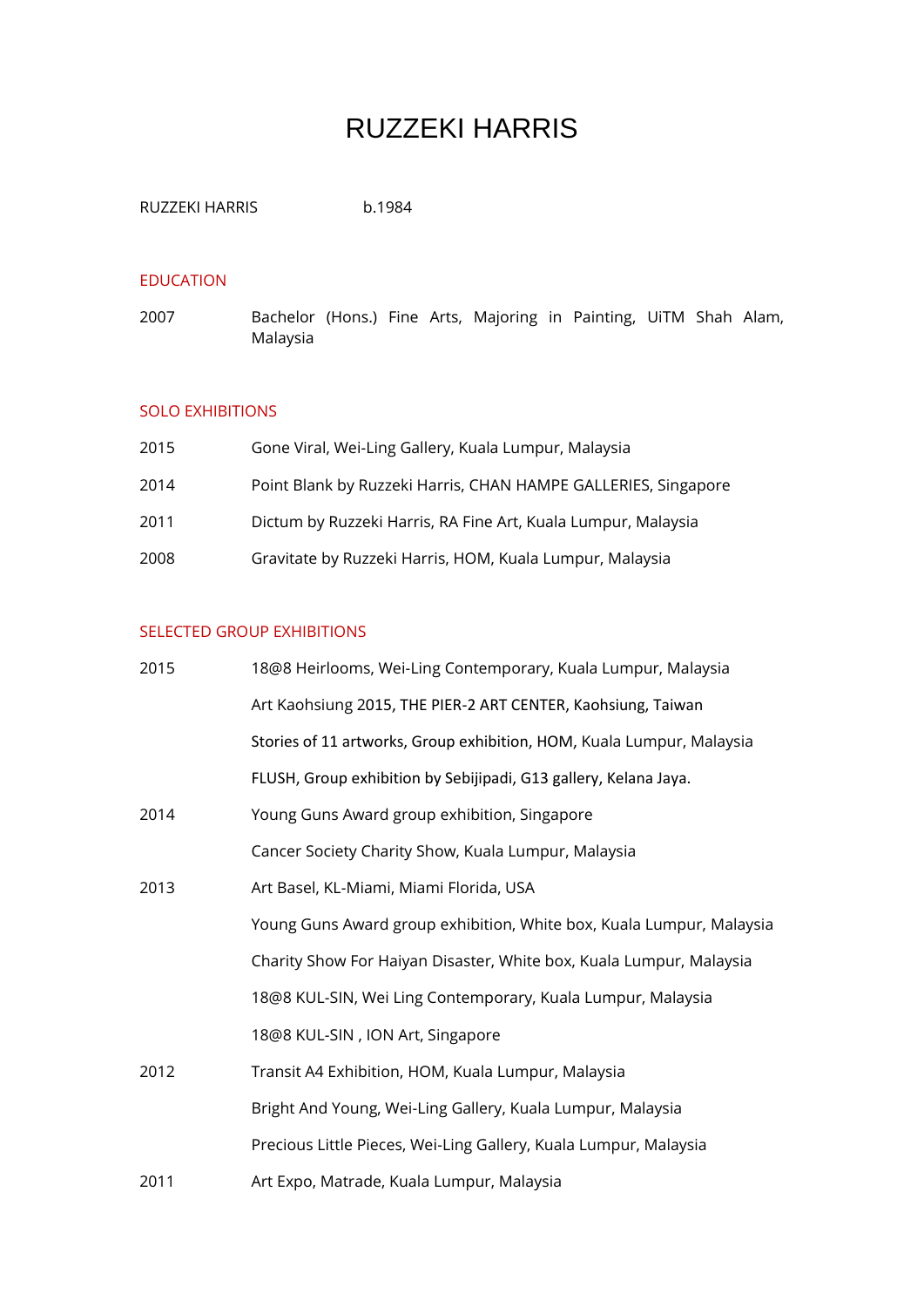|      | The X Residence, Group Exhibition, House of Matahati, Kuala Lumpur,<br>Malaysia                                                                         |
|------|---------------------------------------------------------------------------------------------------------------------------------------------------------|
| 2010 | Fragment, Exhibition #7, Malihom A.I.R. Programme, Penang, Malaysia                                                                                     |
| 2009 | Uncut, Group exhibtion, Shambala Gallery, Copenhagen, Denmark                                                                                           |
|      | MEA Award, Group exhibition, Kuala Lumpur, Malaysia                                                                                                     |
|      | Dazed in Mazes, 4men show, Valentine Willie Fine Art, Kuala Lumpur,<br>Malaysia                                                                         |
|      | Contemporary Rhetoric, Group show, Valentine Willie Fine Art, Kuala<br>Lumpur, Malaysia                                                                 |
|      | B.A.C.A, 4 men show, RA fine art gallery, Kuala Lumpur, Malaysia                                                                                        |
|      | Young & New: Part 2, House of Matahati, Kuala Lumpur, Malaysia                                                                                          |
|      | Open house Raya, Group show, Gallery Chandan, Kuala Lumpur, Malaysia                                                                                    |
|      | Young & New: Part 1, House of Matahati, Kuala Lumpur, Malaysia                                                                                          |
|      | Graffiti clinic instructor, Rakan muda Klang & Puchong, Selangor, Malaysia                                                                              |
|      | Quddinandfriends '08, Group exhibition, McCann Worldgroup, Selangor,<br>Malaysia                                                                        |
|      | 'Bukak Mata' Group exhibition, Studio Dikala jingga, Shah Alam, Malaysia                                                                                |
|      | 'Loveartpassion'. Group exhibition, 360studio gallery, Kuala Lumpur,<br>Malaysia                                                                        |
|      | 'Young & New Part 1', Group exhibition, House of Matahati, Kuala Lumpur,<br>Malaysia                                                                    |
| 2007 | Mana Batik? Group installation, Annexe Gallery Central Market, Kuala<br>Lumpur, Malaysia                                                                |
|      | Open Show Shah Alam Gallery, Malaysia                                                                                                                   |
|      | 'SoSound' Experimental Music Group Performance, Pati Satu Studio                                                                                        |
|      | Finalist for PACT MACT Art Competition, Penang, Malaysia                                                                                                |
|      | Degree Show, Tengku Zaharah Gallery, UiTM Shah Alam, Malaysia                                                                                           |
|      | The Tanjong Heritage 2007 Art competition organized by Tanjong Public<br>Ltd. Co. - consolation prize, Mixed media category, Kuala Lumpur,<br>Malaysia. |
|      | Flora Fest Art Exhibition, Putrajaya, Malaysia                                                                                                          |
|      | Global Logistic Art Exhibition, KL City Library, Kuala Lumpur, Malaysia                                                                                 |
| 2006 | Open Show Shah Alam Gallery, Malaysia                                                                                                                   |